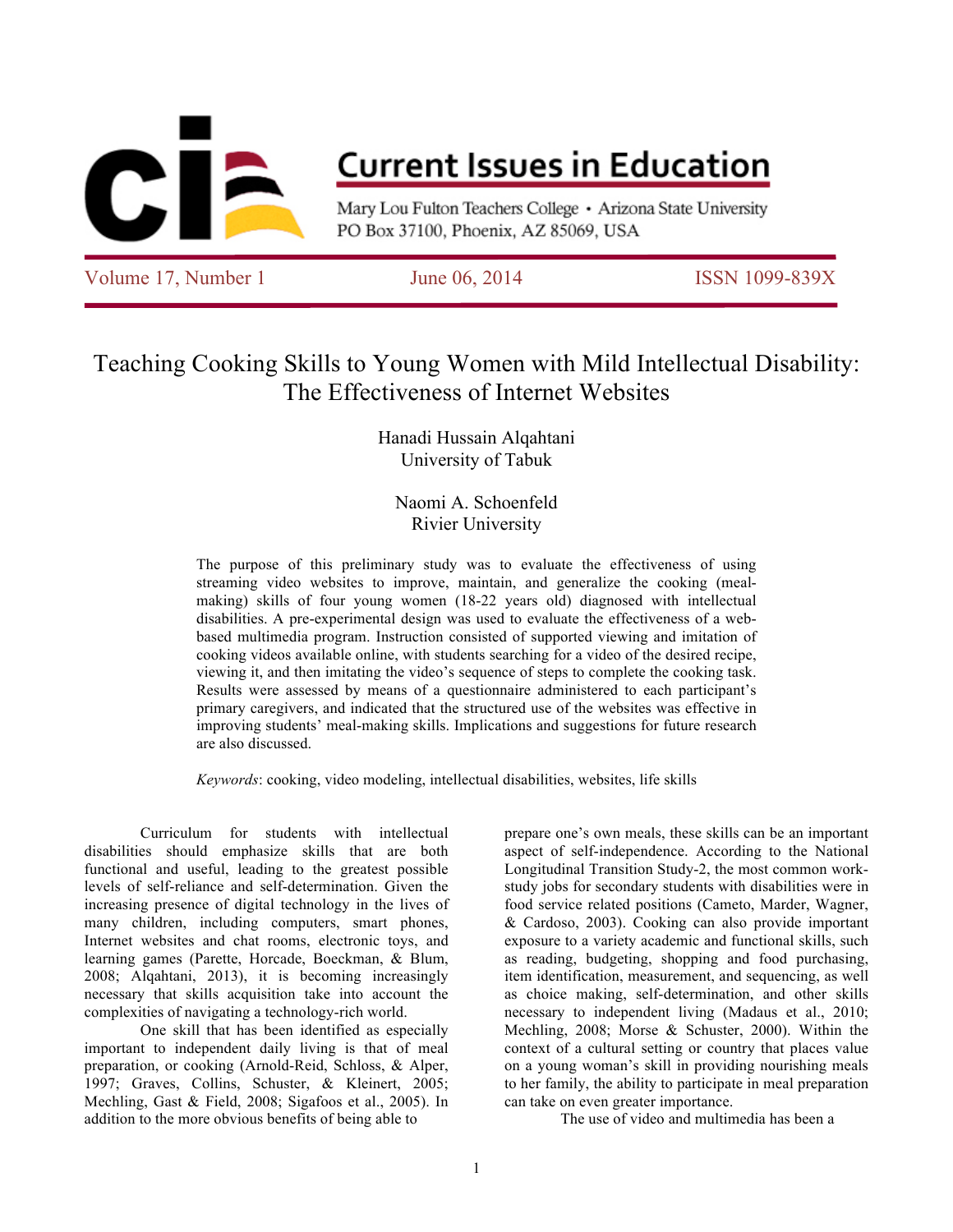natural partner in teaching meal preparation skills to individuals with intellectual and other disabilities. Sturmy (2003) described video technology as "a novel and expanding technology for providing positive behavior support" to this population. More specifically, video modeling has been found to be particularly effective in teaching independent performance of multistep tasks to persons with disabilities (Delano, 2007; McCoy & Hermansen, 2007; Mechling et al., 2008; Mechling et al., 2009; Mechling & Gustafson, 2008). Using video modeling, a student watches another person perform a complete chain of steps and then imitates the behavior. A person may also watch a video made from the participant's point of view as if he/she were performing task, or watch a task being performed, step by step, and complete each step in sequence before moving onto the next video clip. As technology has progressed, video modeling has increasingly utilized computers and personal digital devices to become interactive in nature, permitting flexibility and personalization to fit individual student needs. This interactive form of video modeling has been shown to be effective in supporting such diverse activities as independent completion of job-related tasks (e.g., Furniss et al., 2001; Van Laarhoven et al., 2009), long-term maintenance of vocational skills (e.g., Cihak, Kessler, & Alberto, 2007), and a variety of social, communication, and daily living skills. (Ayres & Langone, 2005; Bellini & Akullian, 2007; Metchling, 2004; Mechling & Gustafson, 2008; Murzynski & Bourret, 2007; Sigafoos et al., 2005).

Multimedia video modeling has been found to be effective in regard to food preparation skills. In a study combining multimedia and a system of least prompts (SLP), Mechling et al. (2008) utilized a portable DVD player within the kitchen environment to teach multi-step cooking tasks to youth with intellectual disabilities. Similarly, Metchling and Gustafson (2008) compared the efficacy of static picture to video prompts in teaching cooking related tasks to students with developmental disabilities, and found that participants who utilized video prompts exhibited a greater degree of independence in task completion. However, while such studies demonstrate the efficacy of utilizing multimedia in cooking instruction, they do not address an important aspect of meal preparation – namely, the ability to independently prepare new, or novel, foods, that were not explicitly addressed in the structured curriculum.

One of the limitations of pre-packaged cooking instruction is that the cooking repertoire of participants is limited to recipes chosen, task-analyzed, and turned into video footage by support personnel. While certainly an important step forward from being unable to cook at all, this strategy provides only limited self-determination, since the student cannot explore or choose dishes outside those videotaped for them. To best foster individual independence, therefore, meal preparation must be considered to consist not just of mastery of a predetermined list of specific dishes, but rather, of the ability to successfully prepare new dishes on one's own.

Unlike the more static nature of researchercreated video modeling materials, the Internet provides a wealth of cooking instruction via streaming video, that is created by other internet users and uploaded to constantly evolving collections such as YouTube and Google Videos. These online collections come with their own set of instructional difficulties, however, for not only do they vary widely in format, vocabulary, and quality, but before they can be used they must be successfully located using standard Internet searching protocols. As such, individuals with disabilities who might utilize online content for video modeling of meal preparation must master two sets of skills instead of one: first, they must master the basic cooking tasks (e.g., measuring, cutting, mixing) that may appear in a given recipe, and second, they must be able to independently search for streaming video that can serve as video models for recipes they might want to prepare.

The development of skills does not happen in a vacuum. Rather, it takes place within a social and cultural context that determines what interventions are appropriate, what individuals should be involved in teaching and learning, and who within a family should be turned to for information. All these variables, and more, provided the context for this study, strengthening it in some ways, and requiring methodological compromises in others. The study was conducted in an Arabic-speaking location, and all participant interactions, curriculum, websites, and measures were originally in that language. Parents and guardians were deeply involved in both intervention and measurement of progress, as appropriate to the surrounding family structures, but at the same time harming the degree to which internal validity can be assumed. The resulting methodology is pre-experimental in nature, but nonetheless provides a valuable glimpse into both the effectiveness of a particular intervention, and the ways in which intervention can be incorporated into the family lives of young women with intellectual disabilities in Saudi Arabia.

This preliminary study builds on current understanding of the effectiveness of video modeling in teaching cooking skills by addressing the following question:

*Does training in finding and using online cooking videos (e.g., YouTube content) as video models for meal preparation increase participant independence in subsequent meal preparation?*

To address this question, the study provided instruction in searching for, finding, and following models provided in YouTube cooking videos, and measured participants' cooking-related skills before and after the instruction occurred.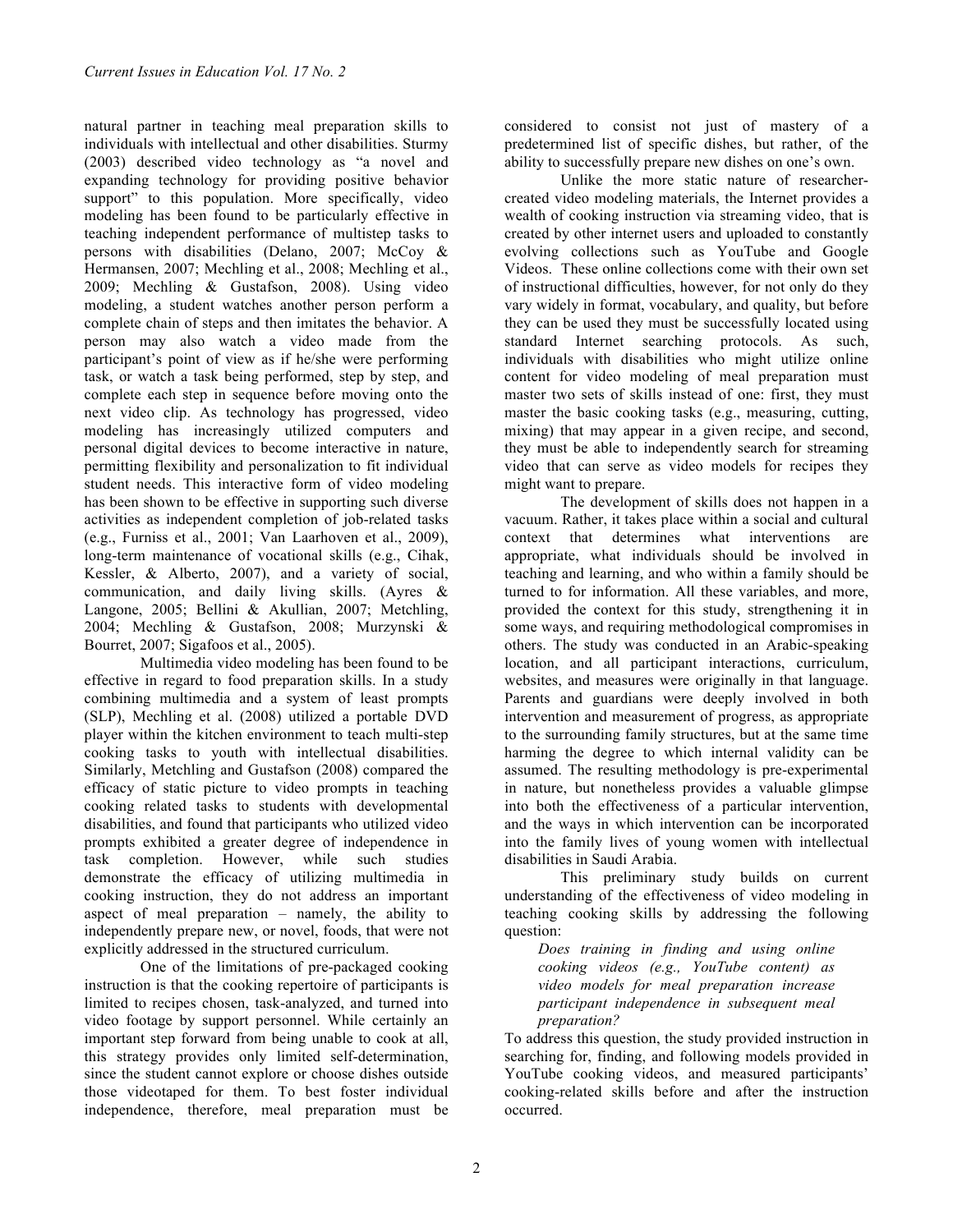#### **Method**

Utilizing a pre-experimental one group pre-test post-test design, this study examined the degree to which training in the use of websites with cooking related multimedia content would affect autonomy in subsequent cooking activities. Four participants were provided with one-on-one daily training in the use of YouTube to locate video tutorials on the preparation of family-selected dishes, and in using the videos as a model to prepare the dish themselves. A questionnaire regarding cookingrelated skills was administered to each participant's mother before and after the training, and the results compared to evaluate participant progress.

#### **Data Collection**

A 17-item questionnaire regarding cookingrelated skills was created by the researcher, in collaboration with the participant's classroom teachers. This questionnaire was administered to each participant's mother before and after the training, and the results compared to evaluate participant progress.

#### **Participants and Setting**

**Students**. Participants were four young women with mild intellectual disabilities, who were attending

Table 1 *Participant Characteristics* public school in Tabuk, in the Kingdom of Saudi Arabia (KSA). Participants were selected informally from among female students in the school's program for young adults with intellectual disabilities, aged 18-22, whose vision and hearing were within the typical range and whose educational objectives (e.g., life skills, cooking skills) were compatible with the skills that would be taught during the study. Participants also met the following prerequisite criteria, as indicated by their educational files:

a) ability to read simple words and short sentences

- b) no identified attentional deficits
- c) emerging or established basic computer skills (e.g., pointing and clicking with a mouse, keyboarding) in keeping with their literacy abilities
- d) previous experience with computer-based and multimedia instruction.

All students had previously participated in rudimentary meal preparation training as part of their education, which included preparing specific food items, cleaning vegetables, and identifying ingredients in a recipe. Individual characteristics are shown in Table 1.

| Participant | Age | $IQ^a$ | Disability       | Strengths Identified in Educational Records                                                               | Areas of Need                                                                           |
|-------------|-----|--------|------------------|-----------------------------------------------------------------------------------------------------------|-----------------------------------------------------------------------------------------|
| A           | 20  | 65     | Down<br>Syndrome | Counts up to 50<br>Reads approximately 120 words<br>Speaks in full sentences<br>Very social               | Cannot prepare meal independently<br>Cannot use money independently<br>Cannot tell time |
| B           | 22  | 70     | Intellectual     | Counts up to 100<br>Reads approximately 250 words.<br>Good money and cleaning skills                      | Cannot prepare meal independently<br>Cannot create a menu<br>Cannot tell time           |
| C           | 19  | 75     | Intellectual     | Reads on a 4 <sup>th</sup> grade level<br>Spells on $2nd$ grade level<br>Can tell time<br>Can count money | Cannot use money independently<br>Needs assistance in kitchen.                          |
| D           | 20  | 68     | Intellectual     | Reading on a $3rd$ grade level<br>Spells on a $2nd$ grade level<br>Can identify basic foods               | Short attention span<br>Cannot tell time                                                |

Note: Participant characteristics were taken from the students' educational files.

<sup>a</sup> Reported IQ scores are as measured by testing conducted by the participants' school as part of the special education process.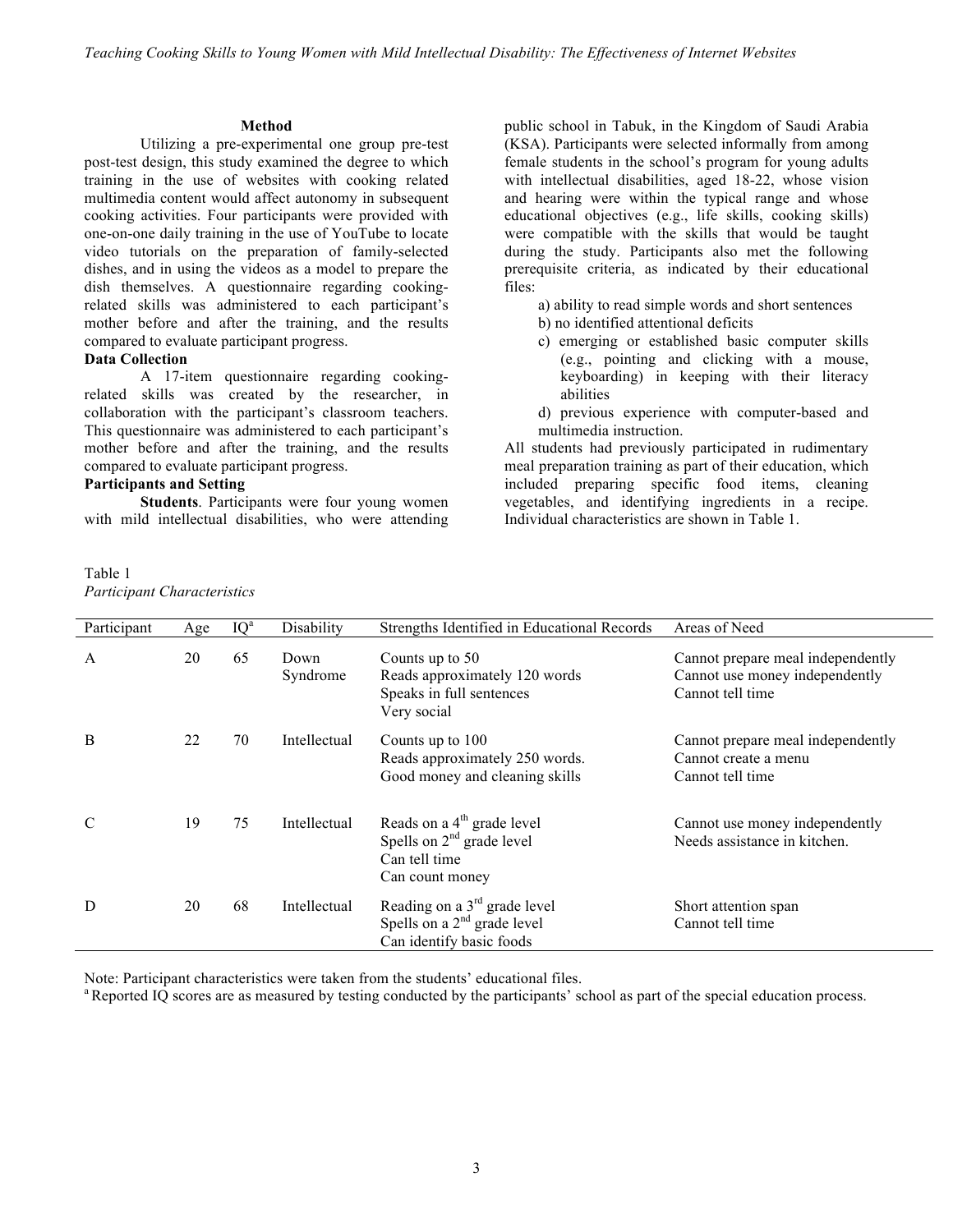| Table 2                                                  |
|----------------------------------------------------------|
| Sample Course Options Provided By Participants' Families |

| <b>Main Course</b>  | Soup      | <b>Drink</b>        | <b>Dessert</b> |
|---------------------|-----------|---------------------|----------------|
|                     |           |                     |                |
| Kabsa               | Vegetable | Apple/ Orange juice | Caramel        |
|                     |           |                     |                |
| Potato Kubbeh       | Bean      | Ice tea             | Jelly          |
|                     |           |                     |                |
| Okra stew, Bamiah   | Lentil    | Watermelon          | Ice cream      |
|                     | Island    | Lemon with mint     | Knafa          |
| Rice, pasta, potato |           |                     |                |
| Chicken, meat, fish | Carrot    | Fruit Cocktail      | <b>Basbosa</b> |
|                     |           |                     |                |

**Setting**. Instruction took place individually, twice per day and 5 days per week, in the kitchen in each participant's home. A laptop computer with the necessary capabilities (keyboard, external mouse, speakers, and high-speed internet access) was positioned on the kitchen table directly in front of the student. The instructor sat to the right of the participant. Kitchen contents varied, but all included a stove, oven, refrigerator, and basic cooking tools (i.e. bowls, cutting boards and knives, cooking pots, and measuring utensils) as appropriate to the participant's family.

At the start of the study, each participant's family was asked to supply a list of five food selections in each of four course categories – a main course, soup, beverage, and dessert – that were appropriate to their tastes and eating habits. (See Table 2 for an example of a week's menu.) The researcher then searched YouTube to ensure that videos of each dish being prepared could be found using a keyword search. The resulting individualized lists of courses were then used during the intervention phase.

**Staff.** The intervention was conducted by classroom teachers who held Bachelor degrees in special education, and had at least three years experience in the classroom. The mothers of the four students also participated in supporting roles, as their schedules allowed.

#### **Intervention**

Once the menus had been set, participants then practiced towards mastery of a meal each day, with the modeling and guidance of an instructor. Each day's meal preparation activities followed a set sequence. With the guidance of the instructor, the participant would:

1) Select courses from the supplied list

2) Prepare a shopping list of the needed ingredients

3) Use the supplied laptop to visit the YouTube website, search for, find, and watch a video of the

dish being prepared

4) Gather the needed cooking utensils

5) Prepare the meal

The modeling and support was unscripted, with instructional choices and interactions made based on the expertise of each instructor.

#### **Results**

Overall, parent report of participant meal preparation skills, as measured by the 17-item questionnaire, increased from a mean of 1 skill (5.9%) to a mean of 11.75 skills (68.8%). Figure 1 provides a comparison of pre- and post-intervention questionnaire responses. See Tables 3 and 4 for a list of included questions and summary of results.

At the start of the study, Participant A was rated as exhibiting mastery of none of the skills in the questionnaire. She was unable to prepare a meal, use money, or tell time independently. After the intervention, Participant A's areas of competency had risen from 0 to 13. She was rated as able to shop for ingredients, and to complete many of the steps of independent meal preparation, unaided. She remained unable to tell time.

Participant B was familiar with YouTube as a cooking resource prior to the intervention, and had good money skills; however, she was unable to shop unaccompanied, to put together a menu, or to complete most cooking tasks unassisted. After the intervention she remained unable to shop independently or to tell time, but exhibited an increase of independence working on food preparation tasks.

Like Participant A, Participant C was rated initially as exhibiting of none of the skills in the questionnaire. She was unable to prepare a meal, use money, or tell time independently. After the intervention, Participant A's areas of competency had risen from 0 to 13. She was rated as able to go food shopping, and complete many of the steps of independent meal preparation unaided. She remained unable to tell time.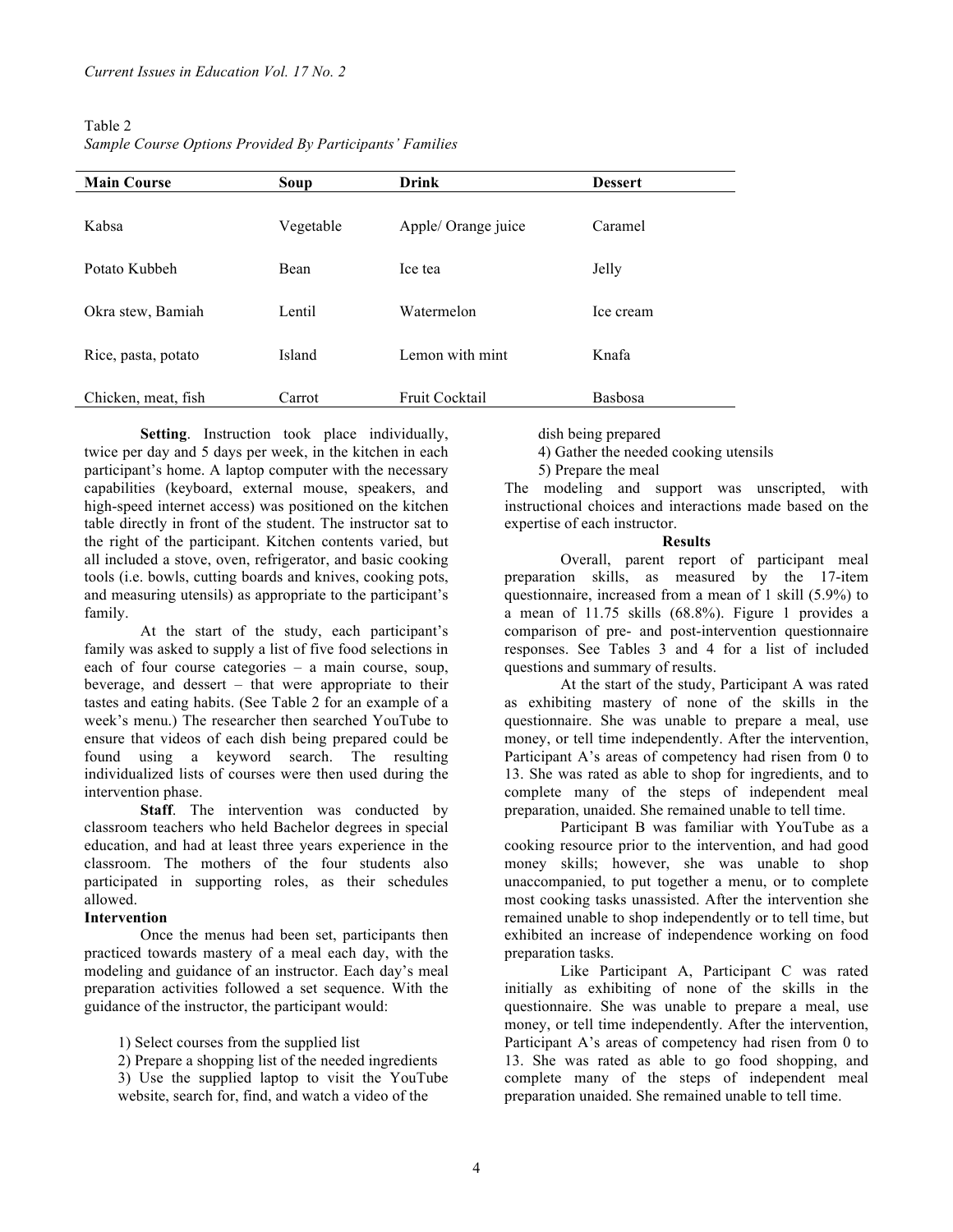At the start of the study, Participant D had good money skills, and was able to search YouTube for cooking videos. She was rated as unable to complete any

of the other questionnaire tasks. After the intervention, Participant D's areas of competency had risen from 2 to 9. She remained unable to tell time.



*Figure 1.* Number of items selected as 'yes' on pre- and post-intervention skills questionnaires completed by the participants' parents.

#### Table 3 *Pre-intervention Questionnaire and Results*

|      |                                                  | Participant  |                |               |                |
|------|--------------------------------------------------|--------------|----------------|---------------|----------------|
| Item |                                                  | A            | B              | $\mathcal{C}$ | D              |
|      | Can go to the supermarket unaccompanied          | X            | $\mathbf{x}$   | X             | $\mathbf{x}$   |
|      | Can use money                                    | X            | yes            | X             | yes            |
| 3    | Can buy groceries without help                   | X            | X              | X             | X              |
| 4    | Can put together a menu without help             | $\mathbf{x}$ | $\mathbf{x}$   | $\mathbf{x}$  | $\mathbf{x}$   |
| 5    | Can select recipes without help                  | X            | X              | X             | X              |
| 6    | Can clean vegetables without help                | X            | X              | X             | X              |
|      | Can prepare food quantities without help         | X            | X              | X             | X              |
| 8    | Can prepare the meat for cooking without help    | X            | X              | X             | X              |
| 9    | Can use cookbooks without help                   | X            | X              | $\mathbf{x}$  | X              |
| 10   | Can use cooking websites without help            | X            | $\mathbf{x}$   | $\mathbf{x}$  | $\mathbf{x}$   |
| 11   | Utilizes YouTube for cooking                     | X            | yes            | X             | yes            |
| 12   | Can choose between multiple recipes without help | X            | X              | X             | $\mathbf{x}$   |
| 13   | Can cook what she sees on YouTube without help   | $\mathbf{x}$ | X              | $\mathbf{x}$  | $\mathbf{x}$   |
| 14   | Can follow modeled instructions                  | X            | X              | $\mathbf{x}$  | $\mathbf{x}$   |
| 15   | Can tell time                                    | X            | $\mathbf{x}$   | $\mathbf{x}$  | X              |
| 16   | Can use a clock                                  | $\mathbf{x}$ | X              | $\mathbf{x}$  | $\mathbf{x}$   |
| 17   | Can use a kitchen timer                          | X            | X              | X             | X              |
|      | Total Yes                                        | $\Omega$     | $\overline{2}$ | $\theta$      | $\overline{2}$ |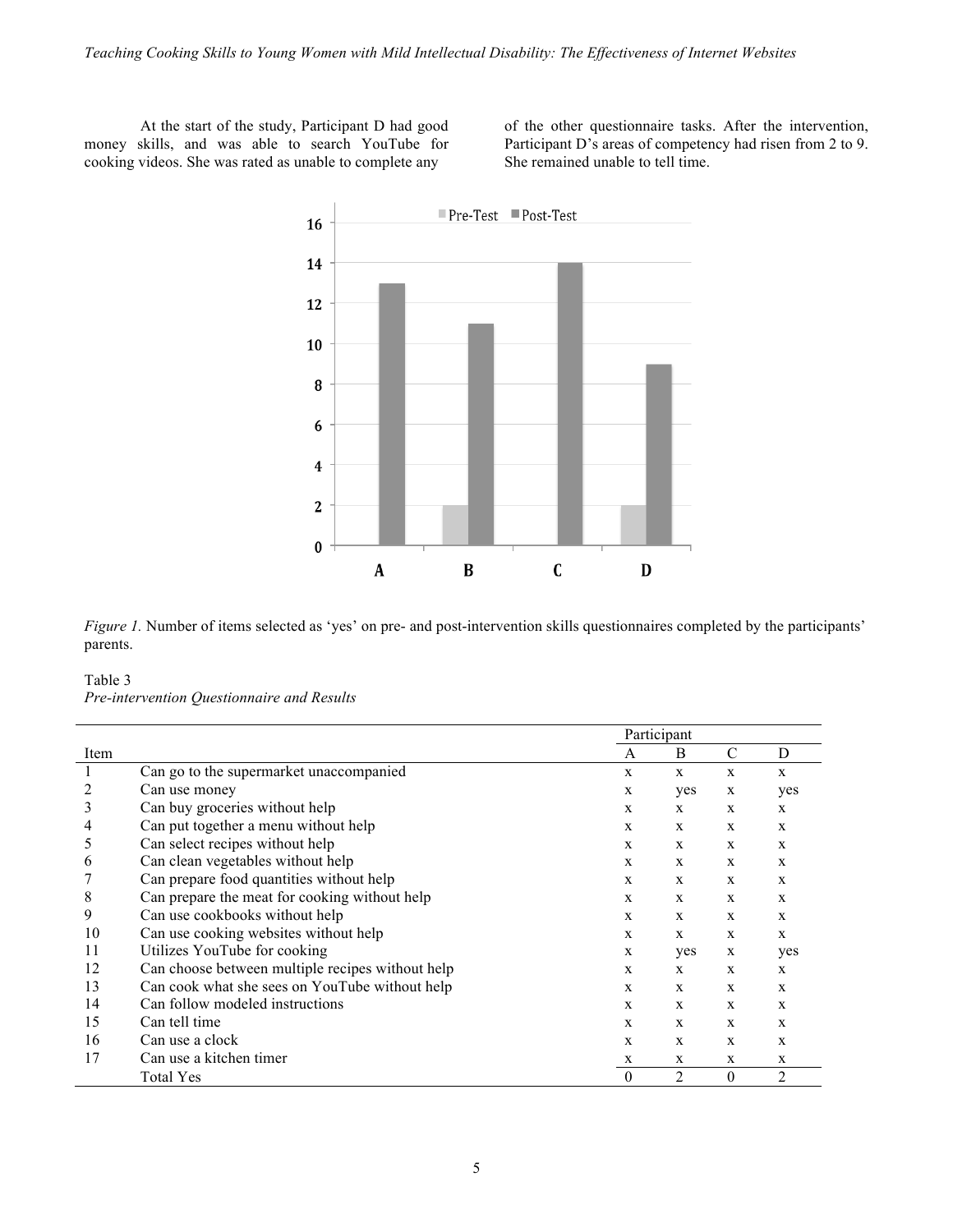| Table 4                                     |  |  |
|---------------------------------------------|--|--|
| Post-Intervention Questionnaire and Results |  |  |

|      |                                                  | Participant |     |              |              |
|------|--------------------------------------------------|-------------|-----|--------------|--------------|
| Item |                                                  | A           | B   | C            | D            |
| 1    | Can go to the supermarket unaccompanied          | yes         | X   | X            | yes          |
| 2    | Can use money                                    | X           | yes | yes          | yes          |
| 3    | Can buy groceries without help                   | yes         | X   | $\mathbf{x}$ | $\mathbf{x}$ |
| 4    | Can put together a menu without help             | yes         | yes | yes          | yes          |
| 5    | Can select recipes without help                  | yes         | yes | yes          | yes          |
| 6    | Can clean vegetables without help                | yes         | yes | yes          | yes          |
|      | Can prepare food quantities without help         | yes         | yes | yes          | yes          |
| 8    | Can prepare the meat for cooking without help    | yes         | yes | yes          | X            |
| 9    | Can use cookbooks without help                   | yes         | X   | yes          | $\mathbf{x}$ |
| 10   | Can use cooking websites without help            | yes         | yes | yes          | yes          |
| 11   | Utilizes YouTube for cooking                     | yes         | yes | yes          | yes          |
| 12   | Can choose between multiple recipes without help | yes         | yes | yes          | X            |
| 13   | Can cook what she sees on YouTube without help   | yes         | yes | yes          | $\mathbf{x}$ |
| 14   | Can follow modeled instructions                  | yes         | yes | yes          | yes          |
| 15   | Can tell time                                    | X           | X   | yes          | X            |
| 16   | Can use a clock                                  | X           | X   | yes          | X            |
| 17   | Can use a kitchen timer                          | X           | X   | $\mathbf{x}$ | X            |
|      | Total Yes                                        | 13          | 11  | 14           | 9            |

#### **Discussion**

This study explored the degree to which the ability to access online cooking videos would affect participant's overall ability to prepare meals independently. All four participants exhibited an increase in their ability to independently select menu items and to prepare them. After the completion of the intervention, participants' parents rated them as more successfully completing a variety of independent tasks related to cooking, including shopping, recipe selection, and food preparation. There was no change in participant mastery of skills that were unrelated to the cooking intervention, such as clock use or time-telling skills.

While the experimental design dictates that only limited conclusions be drawn, the data are promising. Participants demonstrated a greater degree of freedom to choose and complete self-selected meals than they had in the past, along with an increase in general cooking skills. This suggests that online videos can be successfully utilized for video modeling purposes, freeing both participants and educators from the limitations of locally created video materials and providing a degree of selfdetermination that has not been possible in the past.

#### **Limitations**

This study presents a number of important limitations. First, practical and socio-cultural considerations (e.g., choice of participants, selecting acceptable skills, the need to provide training n a way that met the school schedule) made it necessary to use a preexperimental design, which can provide only weak

internal validity. As such, the improvement in cooking skills may potentially have resulted from unidentified cooccurring variables. Second, the data are drawn entirely from parental report, with the same parent completing pre- and post- checklists for a given participant, and in some cases, aiding in the intervention. Lastly, the items on the questionnaire were operationally defined to those who completed it, and so it is unlikely that all responders shared similar definitions of phrases such as 'without help' or 'use a cookbook'. These limitations are not insignificant; however, given the precedent for the use of high quality quasi-experimental and pre-experimental designs within special education (Gersten et al., 2005), the results nonetheless provide information that is of value to the wider body of intervention literature. Future studies might focus on implementing a more robust experimental design, examine additional skill sets where online videos might be utilized to support video modeling instructional techniques, or explore the ways in which internet skills are generalized by participants into other areas of their lives. Future research might also gather more specific information about how the videos were found and utilized (e.g., if the participants were able to type in related search terms, if they selected the most relevant videos, and so forth), that might be used to increase the effectiveness of the intervention.

#### **Conclusions**

When providing instruction to individuals with intellectual and developmental disabilities, discreet skill acquisition must be paired with instruction on using those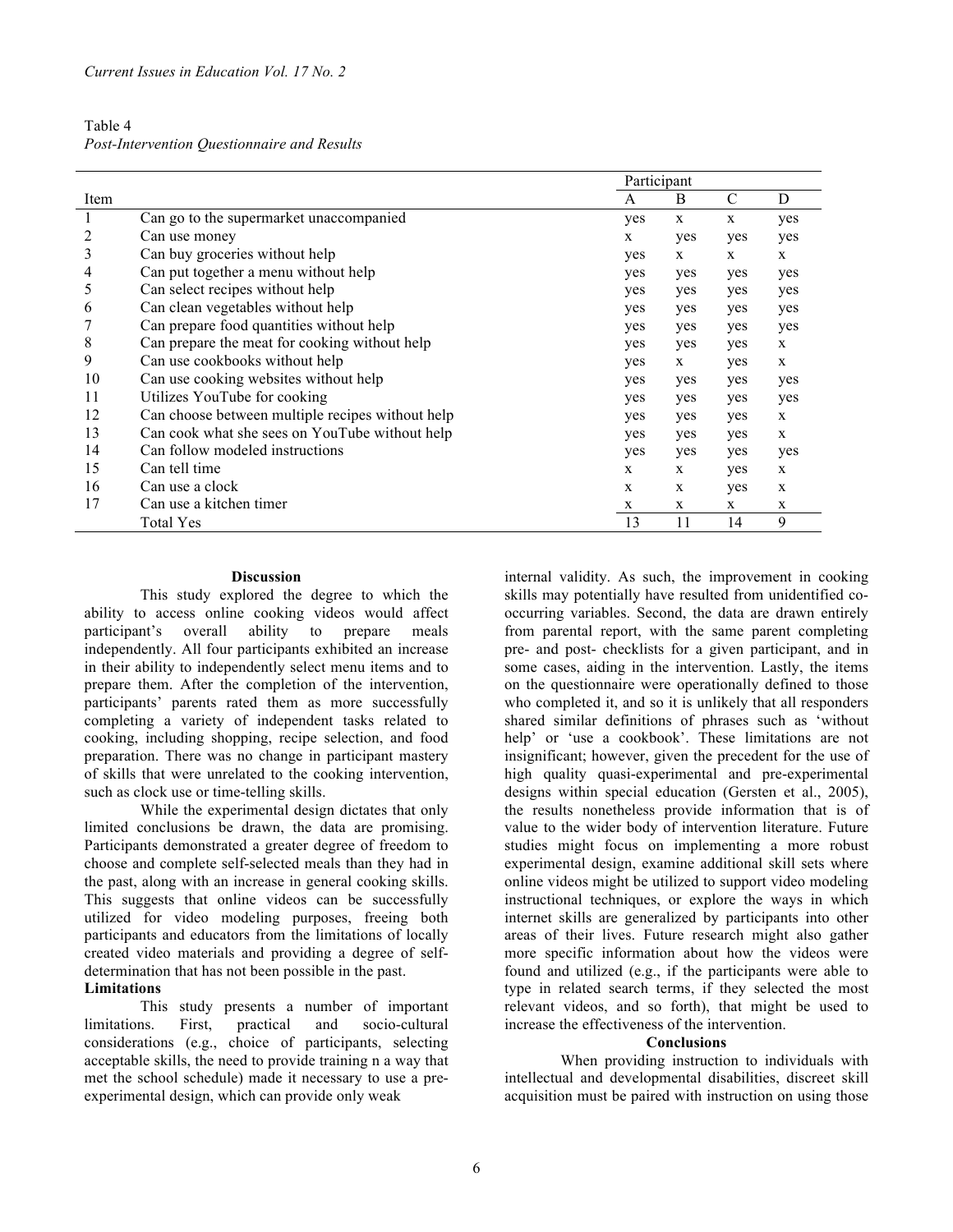skills to enhance the independence, dignity, and selfdetermination of the individual with disabilities. The widespread availability of online streaming video has made possible a new step in the evolution of video modeling as an instructional tool. With the ability to access streaming video that can be used as a video modeling tool, individuals with intellectual disabilities can be freed from the constraints of materials provided to them by researchers, educators, or organizations, and take personal ownership of another important area of independent living – that of selecting and preparing one's own meals.

#### References

- Alqahtani, H. (2013). *Introduction to severe and multiple disabilities.* Dar-Al Zahra Publishing and Distribution, Riyadh, Saudi Arabia.
- Arnold-Reid, G. S., Schloss, P. J., & Alper, S. (1997). Teaching meal planning to youth with mental retardation in natural settings. *Remedial and Special Education*, *18*(3), 166-173.
- Ayres, K., & Langone, J. (2005). Intervention and instruction with video for students with autism: A review of the literature. Education & Training in Developmental Disabilities, 40, 183–196.
- Bellini, S., & Akullian, J. (2007). A meta-analysis of video modeling and video self-modeling interventions for children and adolescents with autism spectrum disorders. *Exceptional Children*, *73*(3), 264-287.
- Cameto, R., Marder, C., Wagner, M., & Cardoso, D. (2003). NLTS2 data brief. *Reports From the National Longitudinal Transition Study, 2(2).*  Retrieved from from the set of the set of the set of the set of the set of the set of the set of the set of the set of the set of the set of the set of the set of the set of the set of the set of the set of the set of the http://www.ncset.org/publications/viewdesc.asp? id=131
- Cihak, D. F., Kessler, K. B., & Alberto, P. A. (2007). Generalized use of a handheld prompting system. Research in Developmental Disabilities, 28, 397– 408.
- Delano, M. E. (2007). Video modeling interventions for individuals with autism. *Remedial and Special Education*, *28*(1), 33-42.
- Furniss, F., Lancioni, G., Rocha, N., Cunha, B., Seedhouse, P., Morato, P., & O'Reilly, M. F. (2001). VICAID: Development and evaluation of a palmtop-based job aid for workers with severe developmental disabilities. *British Journal of Educational Technology*, *32*(3), 277-287
- Gersten, R., Fuchs, L. S., Compton, D., Coyne, M., Greenwood, C., & Innocenti, M. S. (2005). Quality indicators for group experimental and quasi-experimental research in special education. *Exceptional Children*, *71* (2), 149-164.
- Graves, T. B., Collins, B. C., Schuster, J. W., & Kleinert, H. (2005). Using video prompting to teach

cooking skills to secondary students with moderate disabilities. *Education and Training in Developmental Disabilities*, *40*(1), 34-46.

- Madaus, J. W., Pivarnik, L., Scarpati, S., Richard, N., Hirsch, D. W., Carbone, E., . . . Patnoad, M. (2010). Teaching food safety skills to students with disabilities. *Teaching Exceptional Children, 42(4)*, 44-51.
- McCoy, K., & Hermansen, E. (2007). Video modeling for individuals with autism: A review of model types and effects. *Education and Treatment of Children*, *30*(4), 183-213.
- Mechling, L. C. (2004). Effects of multimedia, computerbased instruction on grocery shopping fluency. *Journal of Special Education Technology*, *19*(1), 23-34.
- Mechling, L. C. (2008). High tech cooking: A literature review of evolving technologies for teaching a functional skill. *Education and Training in Developmental Disabilities*, *43*(4), 474.
- Mechling, C., Gast, L., & Fields, A. (2008). Evaluation of a portable DVD player and system of least prompts to self-prompt cooking task completion by young adults with moderate intellectual disabilities. *The Journal of Special Education, 42(3),* 179-190.
- Mechling, L. C., Gast, D. L., & Seid, N. H. (2009). Using a personal digital assistant to increase independent task completion by students with autism spectrum disorder. *Journal of Autism and Developmental Disorders,* 39(10), 1420-34.
- Mechling, L. C., & Gustafson, M. R. (2008). Comparison of static picture and video prompting on the performance of cooking-related tasks by students with autism. *Journal of Special Education Technology*, *23*(3), 31.
- Morse, T. E., & Schuster, J. W. (2000). Teaching elementary students with moderate intellectual disabilities how to shop for groceries. Exceptional Children, 66(2), 273-288.
- Murzynski, N. T., & Bourret, J. C. (2007). Combining video modeling and least-to-most prompting for establishing response chains. *Behavioral Interventions*, *22*(2), 147-152.
- Parette, H. P., Hourcade, J. J., Boeckmann, N. M., & Blum, C. (2008). Using Microsoft® Powerpoint™ to support emergent literacy skill development for young children at-risk or who have disabilities. *Early Childhood Education Journal*, *36*(3), 233-239.
- Sigafoos, J., O'Reilly, M., Cannella, H., Edrisinha, C., de la Cruz, B., Upadhyaya, M., . . . Young, D. (2007). Evaluation of a video prompting and fading procedure for teaching dish washing skills to adults with developmental disabilities. *Journal*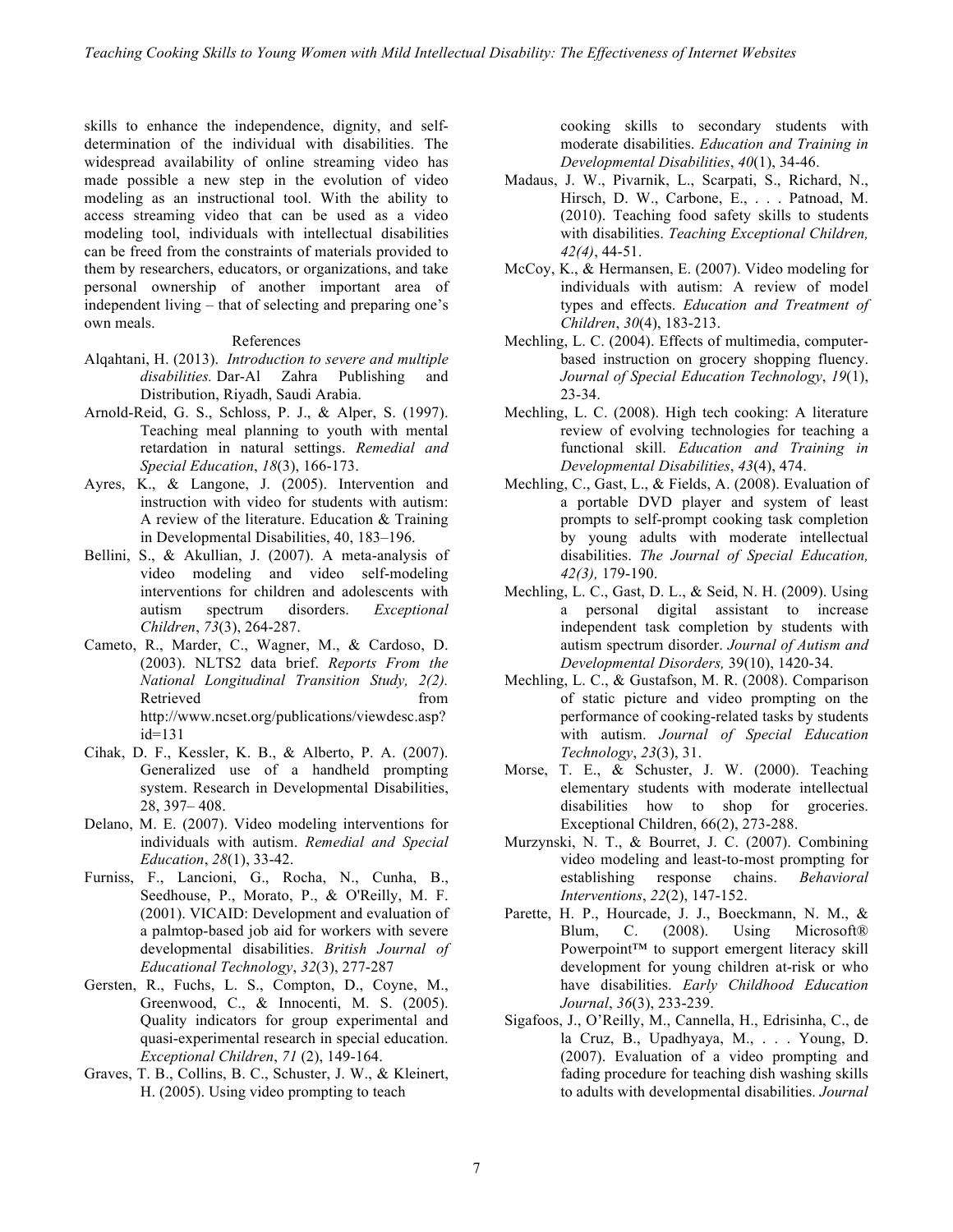*Current Issues in Education Vol. 17 No. 2*

*of Behavioral Education*, *16*(2), 93-109.

- Sturmey, P. (2003). Video technology and persons with autism and other developmental disabilities. *Journal of Positive Behavior Intervention, 5*, 3-4.
- Van Laarhoven, T., Johnson, J. W., Van Laarhoven-Myers, T., Grider, K. L., & Grider, K. M. (2009). The effectiveness of using a video iPod as a prompting device in employment settings. *Journal of Behavioral Education, 18,* 119 –141.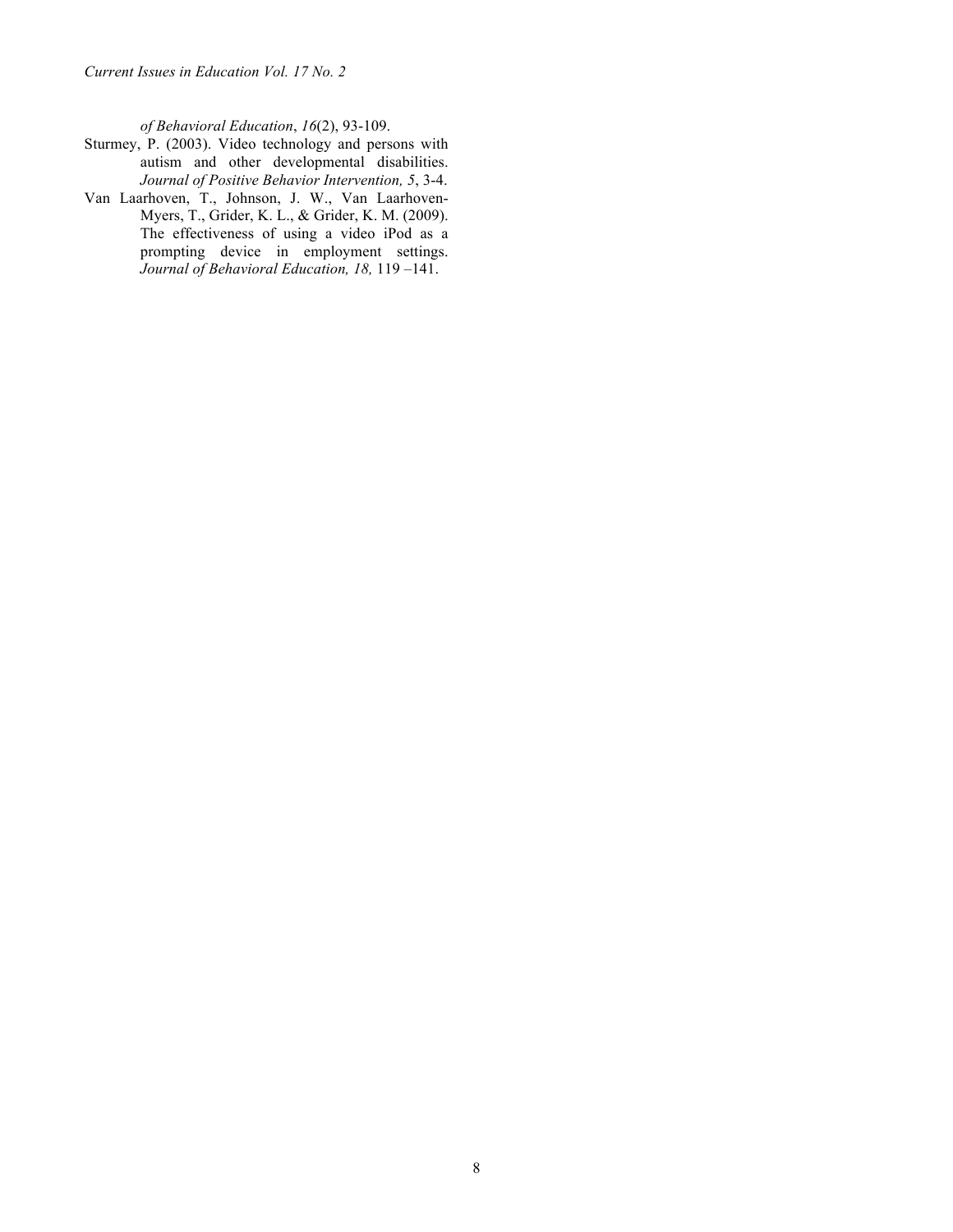#### **Article Citation**

Alqahtani, H. H., & Schoenfeld, N. A. (2014). Teaching Cooking Skills to Young Women with Mild Intellectual Disability: The Effectiveness of Internet Websites. *Current Issues in Education*, *17*(2). Retrieved from http://cie.asu.edu/ojs/index.php/cieatasu/article/view/1302

#### **Author Notes**

Hanadi Hussain Alqahtani University of Tabuk College of Education and Arts

Dr. Hanadi Alqahtani is currently an Assistant Professor of special education and Department Chair of special education at the University of Tabuk in the Kingdom of Saudi Arabia. Additionally, Hanadi has presented at national and global education conferences on a variety of issues relating to the barriers to E-learning, Special education, curriculum development, and teacher preparation. Hanadi earned her B.A. and M.A in Special Education (Intellectual Disabilities) from Jordan University. She received her Doctorate in Special Education, with a focus on teaching language skills, from The Ain Shams University in Cairo, Egypt.

Naomi A. Schoenfeld Rivier University Division of Education 420 S. Main Street Nashua, NH 03060 nschoenfeld@rivier.edu

.

Dr. Naomi A. Schoenfeld is currently Associate Professor at Rivier University, where she teaches and advises in the areas of special education, emotional/behavioral disorders, and research methodology. Dr. Schoenfeld holds teaching certifications in special education, a Ph.D in Curriculum and Instruction from Arizona State University, a M.Ed in Special Education from the University of Arizona, and a B.A. in psychology from Queens College, CUNY. Her work focuses on effective practices in special education, including positive behavioral supports, teacher training and professional development, and enhancing practice-to-research.

# CIÈ

## **Current Issues in Education**

Mary Lou Fulton Teachers College • Arizona State University PO Box 37100, Phoenix, AZ 85069, USA

> Manuscript received: 01/18/2014 Revisions received: 04/17/2014 Accepted: 04/21/2014